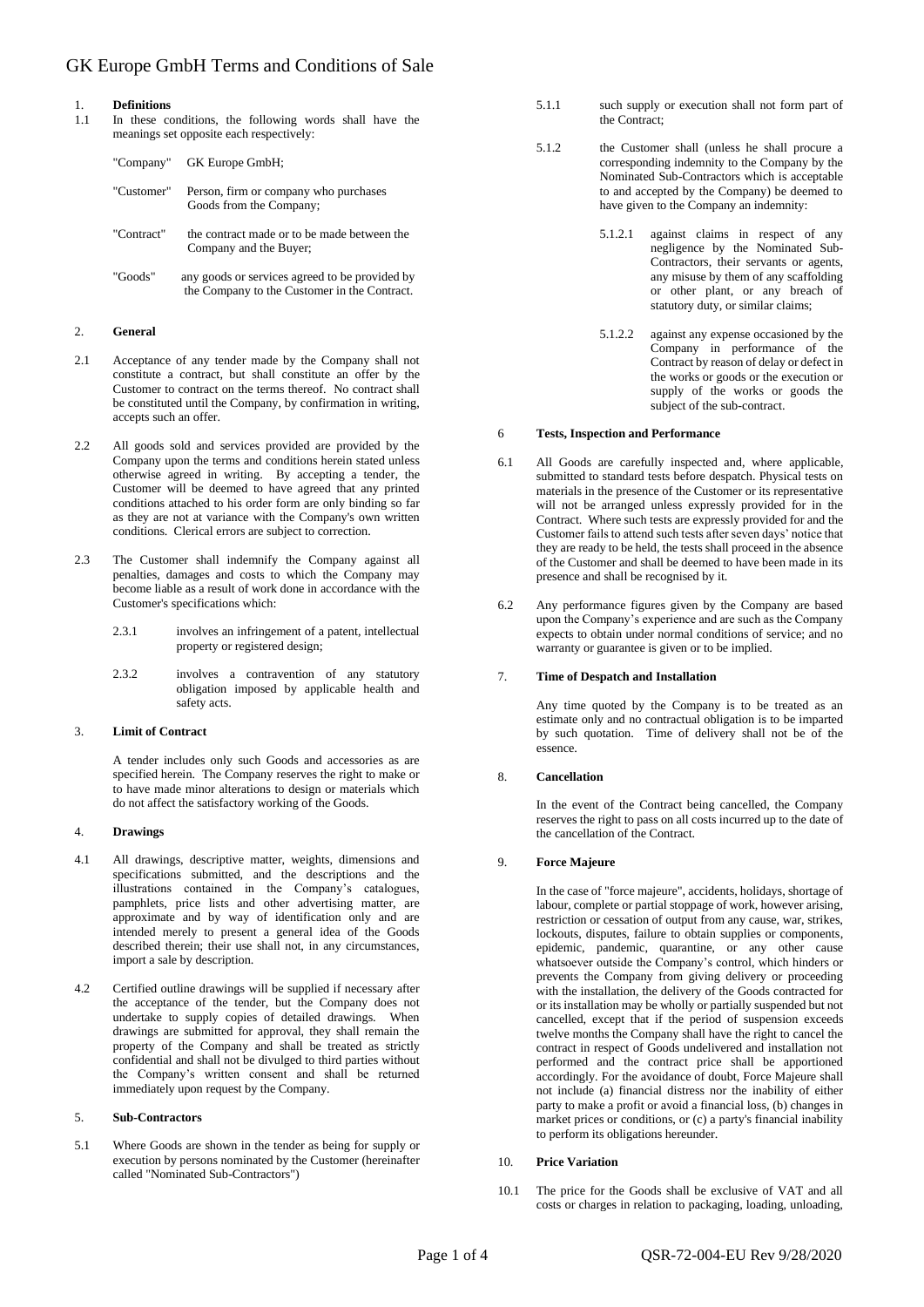carriage and insurance, all of such amounts the Customer shall pay in addition when it is due to pay for the Goods.

10.2 Any price quoted by the Company is based on the cost of labour, materials, transport and fuel, and on the necessity of conforming to the statutory obligations ruling, at the date on which the price is quoted. If between that date and the time when the equipment is delivered or installed variations occur in these costs, the price shall be amended in so far as the cost of manufacturing or procuring and installing the equipment has been affected by such variations. The certificate of the Company's accountants as to the effect of such variations upon the cost of procurement manufacture or installation shall be conclusive whether such procurement manufacture or installation is being undertaken directly by the Company or not.

#### 11. **Acceptance**

The Goods shall be deemed to have been taken over by the Customer in the case of Goods not requiring installation upon delivery, and in the case of Goods requiring installation when installation is completed (or on completion of tests on site, if such tests are expressly provided for in the contract) or when the Goods have been put into commercial use, whichever may be the earlier; provided that in any case the plant shall be deemed completed two calendar weeks after notice has been given in writing to the Customer purchaser to that effect unless in the meantime tests shall have been made in pursuance of such express provision as aforesaid showing that it is not completed. The date of acceptance shall not be delayed on account of additions, minor omissions or defects which do not materially affect the commercial use of the Goods.

#### 12. **Terms of Payment**

- 12.1 The payment of all invoices shall be in full, in accordance with the terms of payment agreed in the Contract. Any terms with no written agreement between the two parties are to be strictly 30 days from the date of invoice.
- 12.2 All payments payable to the Company under the Contract shall become due immediately upon its termination despite any other provision.
- 12.3 The Customer shall make all payments due under the Contract in full without any deduction whether by way of set-off, counter-claim, discount, abatement or otherwise unless Customer's claims have not been disputed or the Customer has a valid court order requiring an amount equal to such deduction to be paid by the Company to the Customer.
- 12.4 If the Customer fails to pay the Company any sum due pursuant to the Contract, the Customer shall be liable to pay interest to the Company on such form from the due date for payment at the rate of 9 percentage points above the base rate, accruing on a daily basis until payment is made, whether before or after any judgement.

#### 13. **Warranty**

13.1 The Company undertakes, at its own expense, to make good any defects which shall develop in the Goods supplied under the Contract within twelve months of acceptance (see condition 11) PROVIDED that such defect has arisen solely from faulty materials or workmanship and PROVIDED ALSO that Goods have, in the opinion of the Company, been properly maintained and used under normal working conditions and are returned carriage paid within seven days of the discovery of the defect. For goods of a manufacturer (other than the Company's manufacture) specified in the Contract, the Customer shall accept the manufacturer's warranty, if any, in lieu of the above undertaking.

#### 14. **Limitation of Liability**

14.1 The following provisions set out the entire financial liability of the Company (including any liability for the acts or omissions of its employees, management, legal representatives, agents and sub-contractors) to the Customer in respect of:

- 14.1.1 any breach of these conditions;
- 14.1.2 any use made or resale by the Customer of any of the Goods, or of any product incorporating any of the Goods; and
- 14.1.3 any representation, statement or tortuous act or omission including negligence arising under or in connection with the Contract.
- 14.2 In case of slight negligence, the Company shall be liable only, if major contractual duties are violated and, thus, the purpose of the Contract is endangered. Otherwise, Company's liability for slight negligence shall be excluded.
- 14.3 Nothing in these conditions excludes or limits the liability of the Company:
	- 14.3.1 for death or personal injury caused by the Company's negligence; or
	- 14.3.2 for strict liability; or
	- 14.3.3 for any matter which it would be illegal for the Company to exclude or attempt to exclude its liability; or
	- 14.3.4 for fraud or for fraudulent misrepresentation or concealment of a defect; or
	- 14.3.5 for an express guarantee for certain characteristics of the Goods.
- 14.4 Subject to condition 14.2 and condition 14.3:
	- 14.4.1 the Company's liability in contract, tort (including negligence or breach of statutory duty), misrepresentation, restitution or otherwise, arising in connection with the performance or contemplated performance of the Contract shall be limited to the typical and foreseeable damage; and
	- 14.4.2 the Company`s total liability shall be limited to the Contract price; and
	- 14.4.3 the Company shall in no event be responsible for indirect, incidental, liquidated or consequential damages, including, without limitation, lost profits, lost sales, lost revenue or loss of customers, or for any other loss of any nature, whether based in contract, tort, negligence, strict liability or otherwise, due to its performance, or failure to perform, under the Contract; and
	- 14.4.4 the Company shall be liable for damages based upon delay in case of slight negligence only up to 5% of the net order value of the affected Goods.

#### 15 **Risk/Title**

- 15.1 The Goods are at the risk of the Customer from the time of delivery.
- 15.2 Ownership of the Goods shall not pass to the Customer until the Company has received in full (in cash or cleared funds) all sums due to it in respect of:
	- 15.2.1 the Goods; and
		- 15.2.2 all other sums which are or which become due to the Company from the Customer on any account.
- 15.3 Until ownership of the Goods has passed to the Customer, the Customer shall:
	- 15.3.1 hold the Goods on a fiduciary basis as the company's bailee;
	- 15.3.2 store the Goods (at no cost to the Company)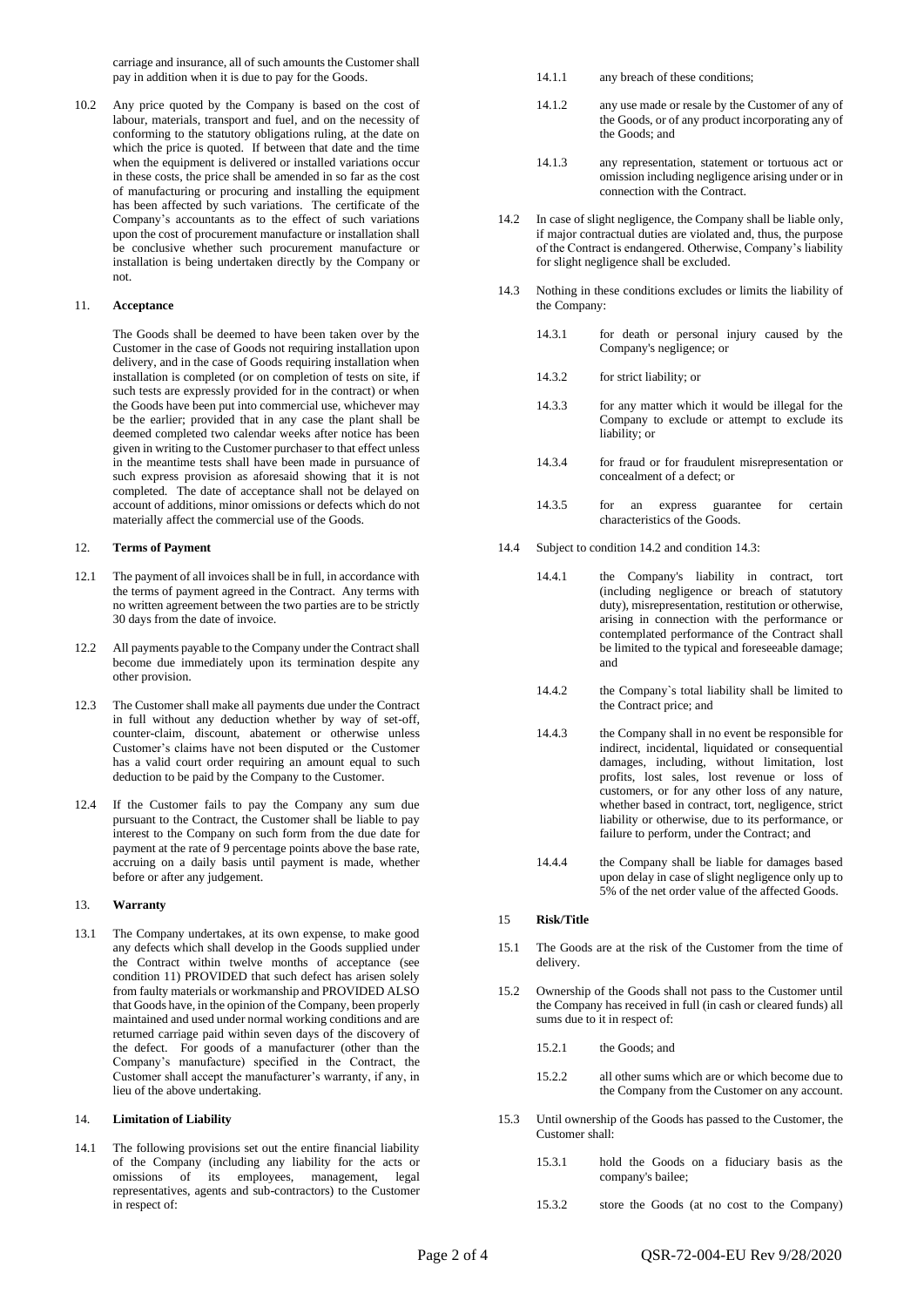separately from all other Goods of the Customer or any third party in such a way that they remain readily identifiable as the Company's property;

- 15.3.3 not destroy, deface or obscure any identifying mark or packaging on or relating to the Goods; and
- 15.3.4 maintain the Goods in satisfactory condition and keep them insured on the Company's behalf for their full price against all risks to the reasonable satisfaction of the Company. On request the Customer shall produce the policy of insurance to the Company.
- 15.4 The Customer may resell the Goods before ownership has passed to it solely on the following conditions:
	- 15.4.1 any sale shall be effected in the ordinary course of the Customer's business at full market value; and
	- 15.4.2 any such sale shall be a sale of the Company's property on the Customer's own behalf and the Customers shall deal as principal when making such a sale.
- 15.5 The Customer's right to possession of the Goods shall terminate immediately if:
	- 15.5.1 the Customer has a bankruptcy order made against him or makes an arrangement or composition with his creditors, or otherwise takes the benefit of any statutory provision for the time being in force for the relief of insolvent debtors, or (being a body corporate) convenes a meeting of creditors (whether formal or informal), or enters into a liquidation (whether voluntary of compulsory) except a solvent voluntary liquidation for the purpose only of reconstruction or amalgamation, or has a receiver and/or manager, administrator or administrative receiver appointed of its undertaking or any part thereof, or documents are filed with the court for the appointment of an administrator of the Customer or notice of intention to appoint an administrator is given by the Customer or its directors or by a qualifying floating charge holder, or a resolution is passed or a petition presented to any court for the winding-up of the Customer or for the granting of an administration order in respect of the Customer, or any proceedings are commenced relating to the insolvency or possible insolvency of the Customer; or
	- 15.5.2 the Customer suffers or allows an execution, whether legal or equitable, to be levied on his/its property or obtained against him/it, or fails to observe or perform and of his/its obligation under the Contract or any other contract between the Company and the Customer, or is unable to pay its debts or the Buyer ceases to trade; or
	- 15.5.3 the Customer encumbers or in any way charges any of the Goods.
- 15.6 The Company shall be entitled to recover payment for the Goods notwithstanding that ownership of any of the Goods has not passed from the Company.
- 15.7 The Customer grants the Company, its agents and employees an irrevocable licence at any time to enter any premises where the Goods are or may be stored in order to inspect them, or, where the Customer's right to possession has terminated, to recover them.
- 15.8 Where the Company is unable to determine whether any Goods are the goods in respect of which the Customer's right to possession has terminated, the Customer shall be deemed to have sold all the goods of the kind sold by the Company to the Customer in the order in which they were invoiced to the

Customer.

15.9 On termination of the Contract, howsoever caused, the Company's (but not the Customer's) rights contained in this condition 15 shall remain in effect.

#### 16. **Dynamic Loads**

- 16.1 The Goods are available in various designs, including isolated and other models commonly identified as "balanced", which affect the total dynamic reaction imposed upon the supporting structure and foundation. Approximate reactions for proposed equipment will be furnished to the Customer upon request and calculated magnitude and frequency limits of dynamic reactions will be shown on general arrangement drawings. Analysis of such reactions relative to deflection, rigidity, strength and loading of supports, as well as the effect of these reactions on the foundation, the transmissibility of the soil and any other environmental aspects are the responsibility solely of the customer.
- 16.2 The Company shall not be responsible for direct or indirect damage caused by these dynamic reactions.

#### 17. **Erection**

Any erection included in the tender is, unless otherwise stated, quoted exclusive of any builders', masons', joiners, work or electrical wiring and is conditional upon suitable foundations, buildings, cranes, lifting tackle, scaffolding, etc., being ready and free for use and a satisfactory means of access to the site with a clear passage for all parts being provided by the purchaser. Where it is found necessary for the workmen of the Company or their agents or contractors to work above or in the vicinity of the workmen of the Customer, its agents or contractors, the Customer shall accept full responsibility for any injury or damage to persons or property and shall indemnify the Company in respect of claims arising under applicable law. If for any cause outside the control of the Company the progress of the erection work is hindered a charge may be made to cover the additional expense incurred.

### 18. **Safety Features**

Acceptance of the tender holds the Customer responsible for maintaining safety features provided by the Company. The Customer accepts the responsibility to not remove, defeat or bypass any safety features provided by the Company, except in the course of normal service and maintenance. When performing service or maintenance, the equipment must be in a zero mechanical state using proper lock-out/tag-out procedures.

#### 19. **Vibration and Foundation**

Company's general arrangement drawings are to be furnished with the magnitude and frequency of dynamic reactions, along with static loads. Embedded steel is recommended for anchoring Company's vibratory equipment. However, if embedded steel is not available, an anchor bolt option maybe feasible, and, if so, it shall be noted in the general arrangement drawings. The Company is not responsible for vibration transmission to surrounding structures, nor responsible for soil conditions, underground piping, water tables, or other items affecting foundations. Any additional costs for foundation design, building design, or vibration analysis are not within the Company's scope of supply. It is the responsibility of the Customer to ensure that the foundation is adequate to support the Company's vibratory equipment For further information, see FVB's brochure Company's information regarding installation instructions for vibration machines.

#### 20. **Insurance**

The Company shall not be responsible for the insurance of Goods and accessories specified herein after the date on which, in accordance with condition 11, such Goods are deemed to be taken over by the Customer, but the Company shall insure the same to the full value thereof until the said date.